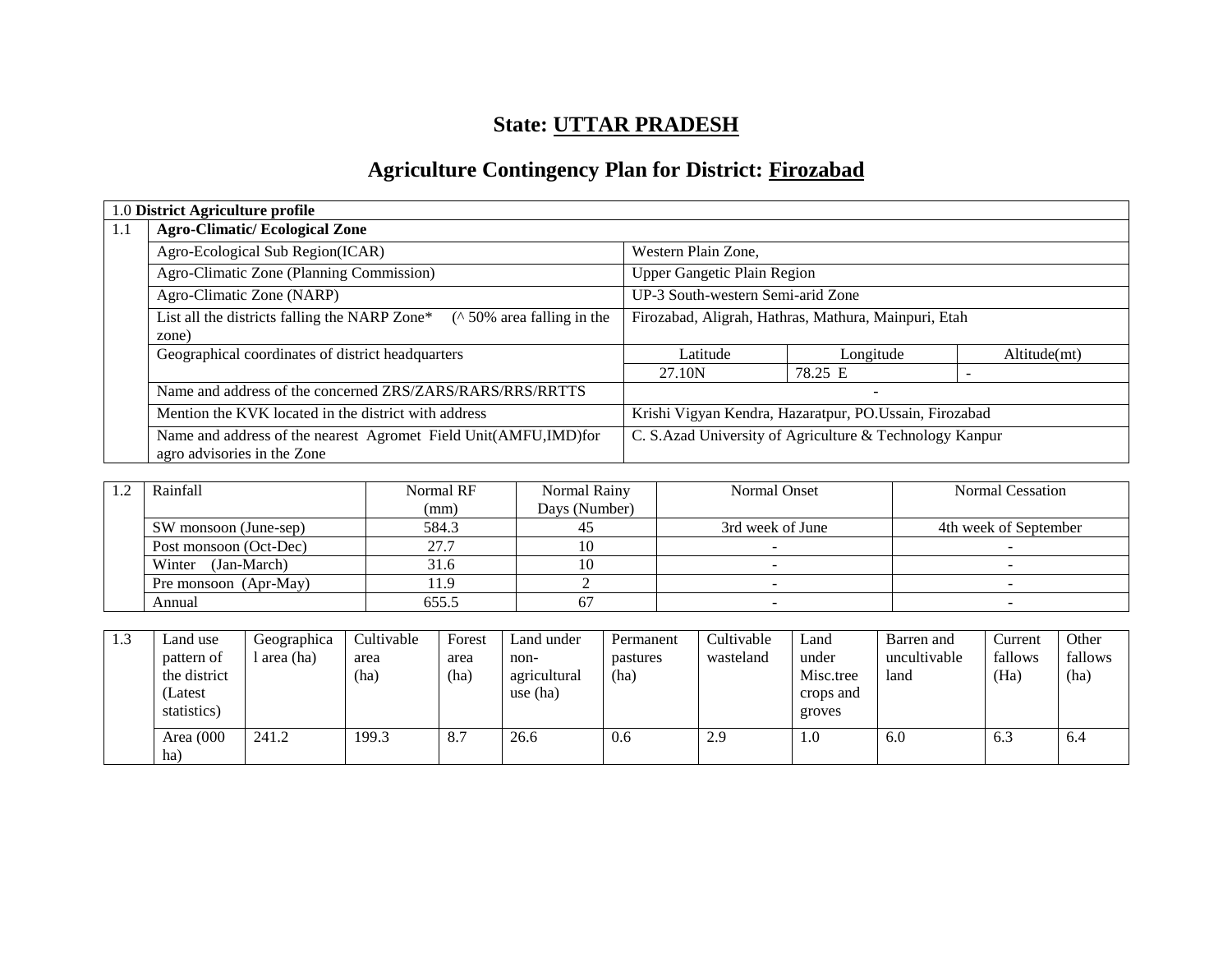| 1.4 | Maior Soils                                                                      | Area $(000$ ha) | Percent(%) of total |
|-----|----------------------------------------------------------------------------------|-----------------|---------------------|
|     | Deep, loamy soils                                                                | 64.0            |                     |
|     | Deep, loamy soils with moderate salinity and sodicity and moderate water logging | 52.0            | 26                  |
|     | Deep, fine soils moderately saline and sodic                                     |                 |                     |
|     | Deep, silty soils with moderately salinity and sodicity                          | 28.0            |                     |

| ن . 1 | Agricultural land use    | Area('000 ha)      | Cropping intensity $(\%)$ |
|-------|--------------------------|--------------------|---------------------------|
|       | Net sown area            | 182.6              | 152<br>0/<br>132,70       |
|       | Area sown more than once | $\sqrt{1}$<br>1/4. |                           |
|       | Gross cropped area       | 304.3              |                           |

| 1.6 | Irrigation                          | Area('000 ha)            |                                                                                                     |                                    |  |  |  |  |  |
|-----|-------------------------------------|--------------------------|-----------------------------------------------------------------------------------------------------|------------------------------------|--|--|--|--|--|
|     | Net irrigation area                 | 174.3                    |                                                                                                     |                                    |  |  |  |  |  |
|     | Gross irrigated area                | 220.4                    |                                                                                                     |                                    |  |  |  |  |  |
|     | Rain fed area                       | 8.3                      |                                                                                                     |                                    |  |  |  |  |  |
|     | Sources of irrigation(Gross Irr.    | Number                   | Area('000 ha)                                                                                       | Percentage of total irrigated area |  |  |  |  |  |
|     | Area)                               |                          |                                                                                                     |                                    |  |  |  |  |  |
|     | Canals                              | $\sim$                   | 28.518                                                                                              | 12.9                               |  |  |  |  |  |
|     | Tanks                               | $\overline{\phantom{a}}$ | $\Omega$                                                                                            |                                    |  |  |  |  |  |
|     | Open wells                          | $\overline{\phantom{a}}$ | 1.126                                                                                               | 0.6                                |  |  |  |  |  |
|     | Bore wells(Tube wells)              | $\overline{\phantom{a}}$ | 190.758                                                                                             | 86.6                               |  |  |  |  |  |
|     | Lift irrigation schemes             | $\overline{\phantom{a}}$ | NA                                                                                                  |                                    |  |  |  |  |  |
|     | Micro-irrigation                    | $\overline{\phantom{a}}$ | NA                                                                                                  |                                    |  |  |  |  |  |
|     | Other sources                       | $\sim$                   | $\Omega$                                                                                            |                                    |  |  |  |  |  |
|     | <b>Total Irrigated Area</b>         |                          | 220.402                                                                                             |                                    |  |  |  |  |  |
|     | No. of Pump sets $(2011-12)$        | 24328                    | 24328                                                                                               |                                    |  |  |  |  |  |
|     | No. of Tractors                     | 6446                     | 6446                                                                                                |                                    |  |  |  |  |  |
|     | Groundwater availability and use*   | No of blocks-            | $%$ )area                                                                                           | Quality of water                   |  |  |  |  |  |
|     | (Data source: State/ Central Ground | Tehsils-                 |                                                                                                     |                                    |  |  |  |  |  |
|     | water Department/Board)             |                          |                                                                                                     |                                    |  |  |  |  |  |
|     | Over exploited                      | 5                        | $\sim$                                                                                              |                                    |  |  |  |  |  |
|     | Critical                            | $\boldsymbol{0}$         | $\sim$                                                                                              |                                    |  |  |  |  |  |
|     | Semi-critical                       |                          | $\sim$                                                                                              |                                    |  |  |  |  |  |
|     | Safe                                |                          | $\overline{\phantom{a}}$                                                                            |                                    |  |  |  |  |  |
|     | Waste water availability and use    |                          | $\overline{a}$                                                                                      |                                    |  |  |  |  |  |
|     | Ground water quality                |                          |                                                                                                     |                                    |  |  |  |  |  |
|     |                                     |                          | *over-exploited groundwater uSesameization> 100%; critical: 90-100%; semicritical:70-90%; safe:<70% |                                    |  |  |  |  |  |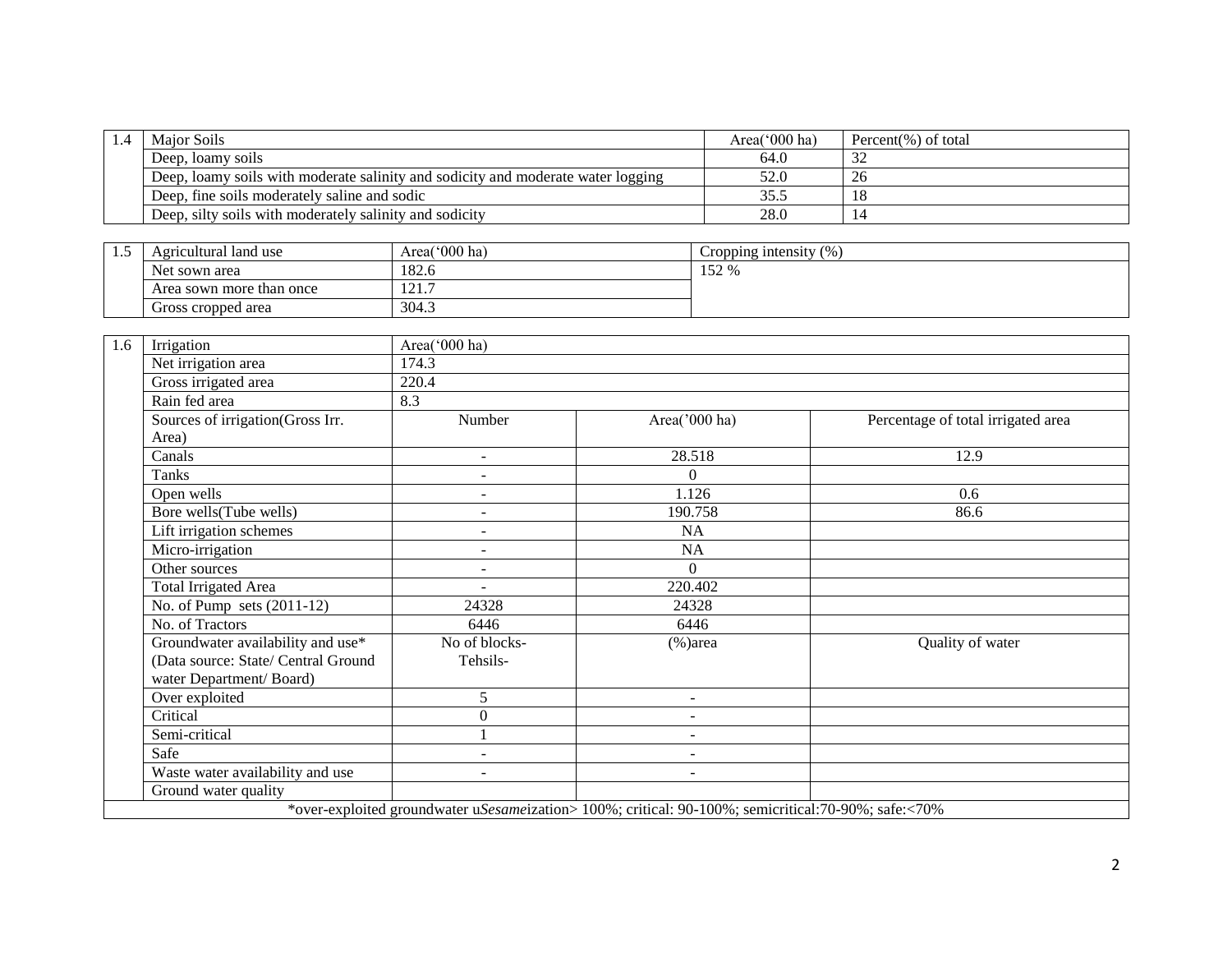# **1.7 Area under major field crops & (As per latest figures 2011-12)**

| 1.7 | Major field crops cultivated | Area('000 ha)            |                          |                          |                          |                          |                          |                          |         |
|-----|------------------------------|--------------------------|--------------------------|--------------------------|--------------------------|--------------------------|--------------------------|--------------------------|---------|
|     |                              | Kharif                   |                          |                          | Rabi                     |                          |                          | Summer                   | Total   |
|     |                              | Irrigated                | Rain fed                 | Total                    | Irrigated                | Rain fed                 | Total                    |                          |         |
|     | Wheat                        | $\overline{\phantom{a}}$ | $\overline{\phantom{a}}$ | $\overline{\phantom{a}}$ | 100.991                  | $0-$                     | 100.991                  | $\overline{\phantom{0}}$ | 100.991 |
|     | Bajra                        | .802                     | 75.418                   | 72.720                   | $\overline{\phantom{a}}$ |                          | $\overline{\phantom{0}}$ | <b>.</b>                 | 72.720  |
|     | Potato                       | $\overline{\phantom{a}}$ | $\overline{\phantom{a}}$ | $\overline{\phantom{a}}$ | 48.979                   |                          | 48.979                   | $\sim$                   | 48.979  |
|     | Rice                         | 19.895                   | 0.738                    | 20.633                   | $\overline{\phantom{0}}$ | $\overline{\phantom{0}}$ | $\overline{\phantom{a}}$ | $\overline{\phantom{0}}$ | 20.633  |
|     | Maize                        | 4.953                    | 3.104                    | 8.057                    | $\overline{\phantom{0}}$ |                          | $\overline{\phantom{a}}$ | $\overline{\phantom{a}}$ | 8.057   |
|     | Barley                       | -                        | $\overline{\phantom{a}}$ | $\overline{\phantom{0}}$ | 7.487                    | 0.029                    | 7.516                    | $\overline{\phantom{a}}$ | 7.516   |

| 1.12 | <b>Sowing</b> | Pearl      | <b>Rice</b>          | Sorghum    | <b>Moong</b> | Urd             | <b>Sesame</b> | Wheat       | <b>Barley</b> | Gram/Pea      | <b>Mustard</b> |
|------|---------------|------------|----------------------|------------|--------------|-----------------|---------------|-------------|---------------|---------------|----------------|
|      | window for    | millet     |                      |            |              |                 |               |             |               |               |                |
|      | 5 major       |            |                      |            |              |                 |               |             |               |               |                |
|      | field crops   |            |                      |            |              |                 |               |             |               |               |                |
|      | Kharif $-$    | $2nd$ week | $\sim$               | Last week  | $2nd$ week   | 2 <sup>nd</sup> | $2nd$ week    |             |               |               |                |
|      | Rainfed       | of July to |                      | of June to | of July      | week of         | of July to    |             |               |               |                |
|      |               | last week  |                      | 2nd week   | to First     | July to         | last week     |             |               |               |                |
|      |               | of July    |                      | of July    | week of      | First           | of July       |             |               |               |                |
|      |               |            |                      |            | August       | week of         |               |             |               |               |                |
|      |               |            |                      |            |              | August          |               |             |               |               |                |
|      | Kharif -      |            | Last                 |            |              | ۰               |               |             |               |               |                |
|      | Irrigated     |            | week of              |            |              |                 |               |             |               |               |                |
|      |               |            | june 2 <sup>nd</sup> |            |              |                 |               |             |               |               |                |
|      |               |            | week of              |            |              |                 |               |             |               |               |                |
|      |               |            | August               |            |              |                 |               |             |               |               |                |
|      | $Rabi -$      |            |                      |            |              |                 |               |             | Last week of  | first week of | 2nd week of    |
|      | Rainfed       |            |                      |            |              |                 |               |             | Oct to last   | Oct last      | Sep to first   |
|      |               |            |                      |            |              |                 |               |             | week of Nov   | week of Oct   | week of Oct    |
|      | Rabi-         |            | ۰                    |            |              | ۰               |               | first week  |               |               |                |
|      | Irrigated     |            |                      |            |              |                 |               | of Nov last |               |               |                |
|      |               |            |                      |            |              |                 |               | week of     |               |               |                |
|      |               |            |                      |            |              |                 |               | <b>Nov</b>  |               |               |                |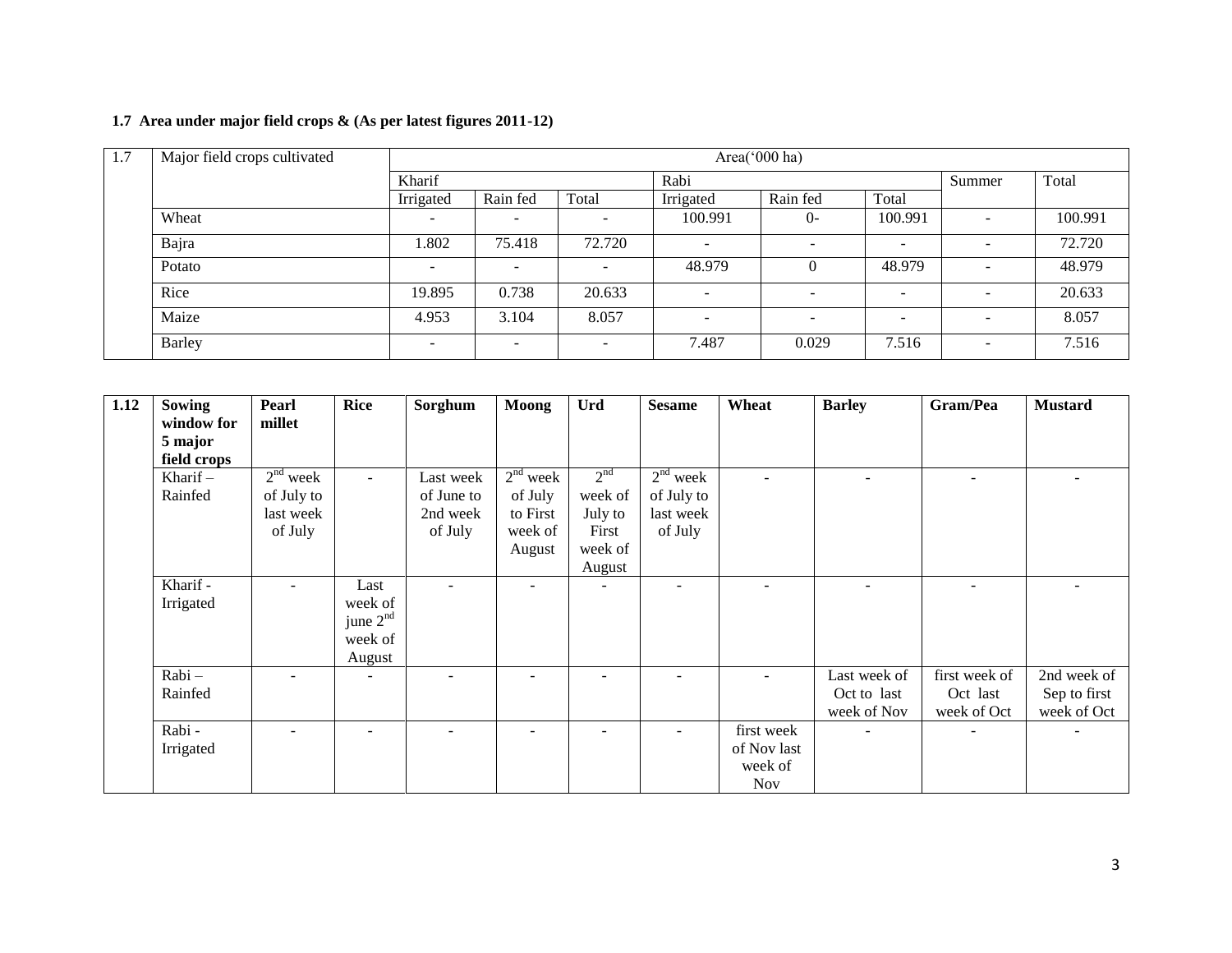| 1.13 | What is the major contingency the district is prone to?                          | Regular | <b>Occasional</b> | <b>None</b>              |
|------|----------------------------------------------------------------------------------|---------|-------------------|--------------------------|
|      | Drought                                                                          |         |                   |                          |
|      | Flood                                                                            |         |                   |                          |
|      | Cyclone                                                                          |         | -                 |                          |
|      | Hail storm                                                                       |         |                   |                          |
|      | Heat wave                                                                        | -       |                   |                          |
|      | Cold wave                                                                        | -       |                   | ۰                        |
|      | Frost                                                                            |         |                   | $\overline{\phantom{0}}$ |
|      | Sea water intrusion                                                              | ۰       | -                 | ۰                        |
|      | Sheath Blight, Stemborrer, Pyrilla loos smut, Heliothis, Rust etc white<br>grub. |         | -                 |                          |

| Include Digital maps of the district for | Location map of district with in State as Annexure I | Enclosed : Yes |
|------------------------------------------|------------------------------------------------------|----------------|
|                                          | Mean annual rainfall as Annexure                     | Enclosed: Yes  |
|                                          | <b>Soil map as Annexure</b> 3                        | Enclosed: Yes  |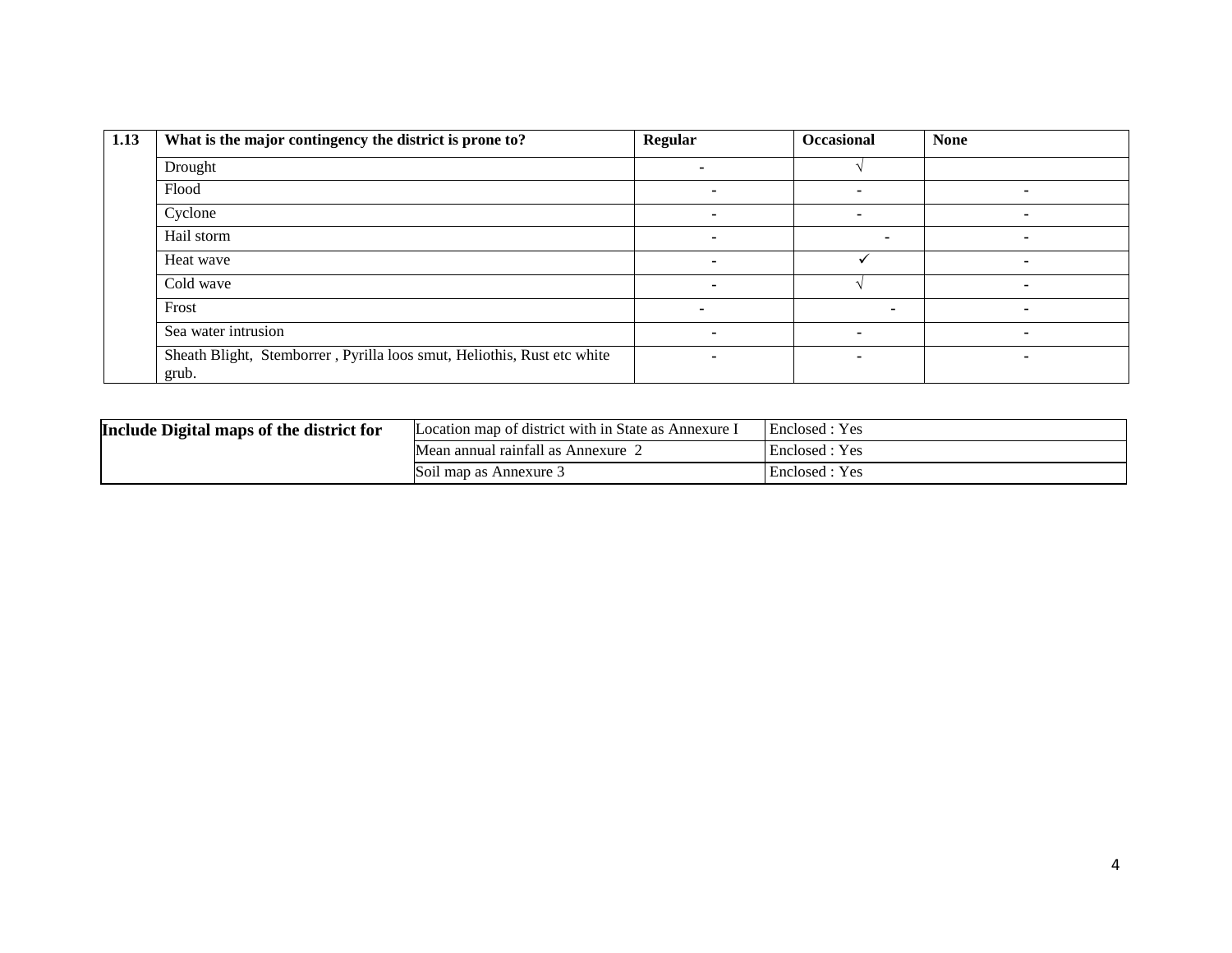# Annexure I Location map of Firozabad district

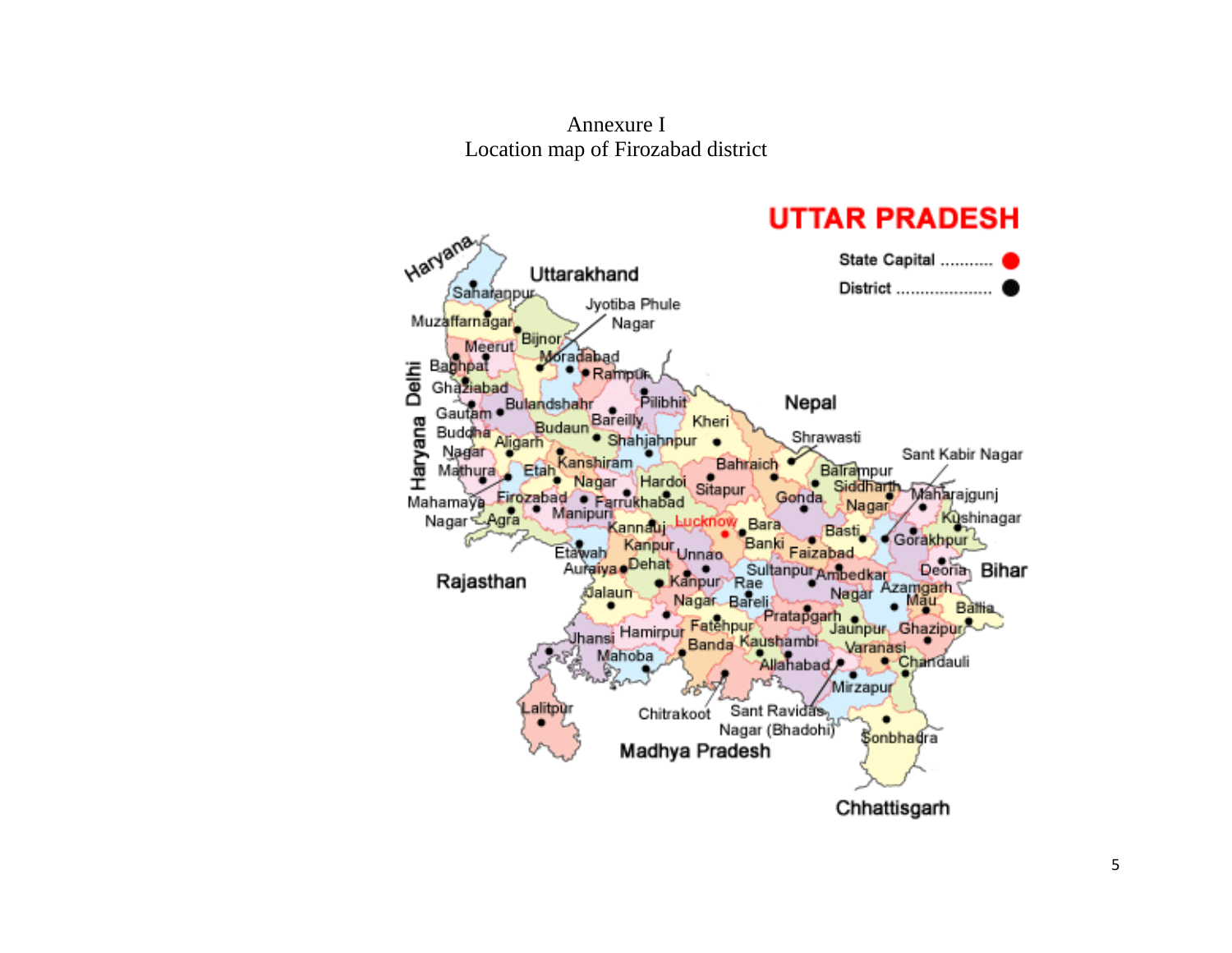Annexure 2 Average Month-wise rainfall (mm) in Firozabad District

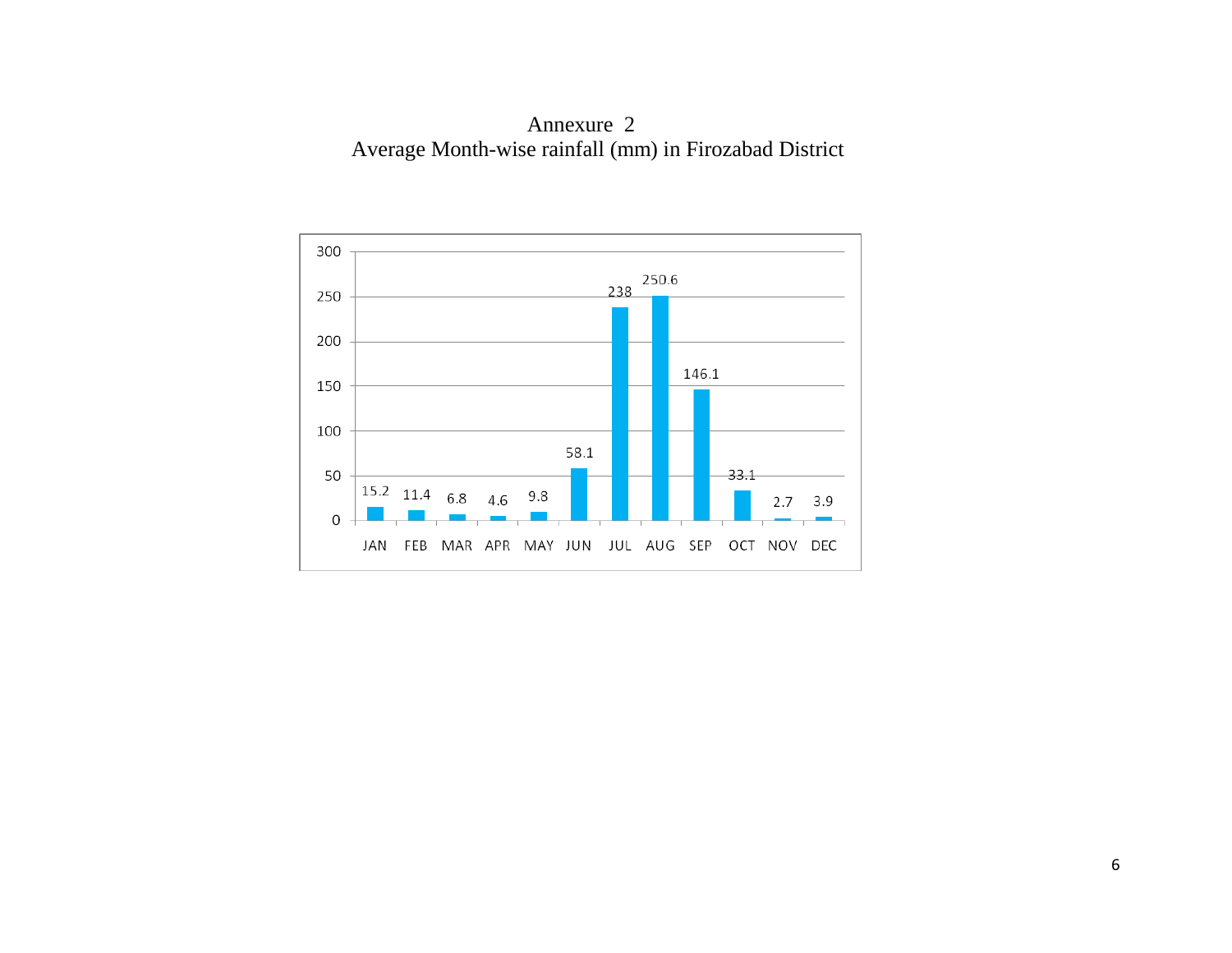#### **1.14. Soil map of Firozabad district**

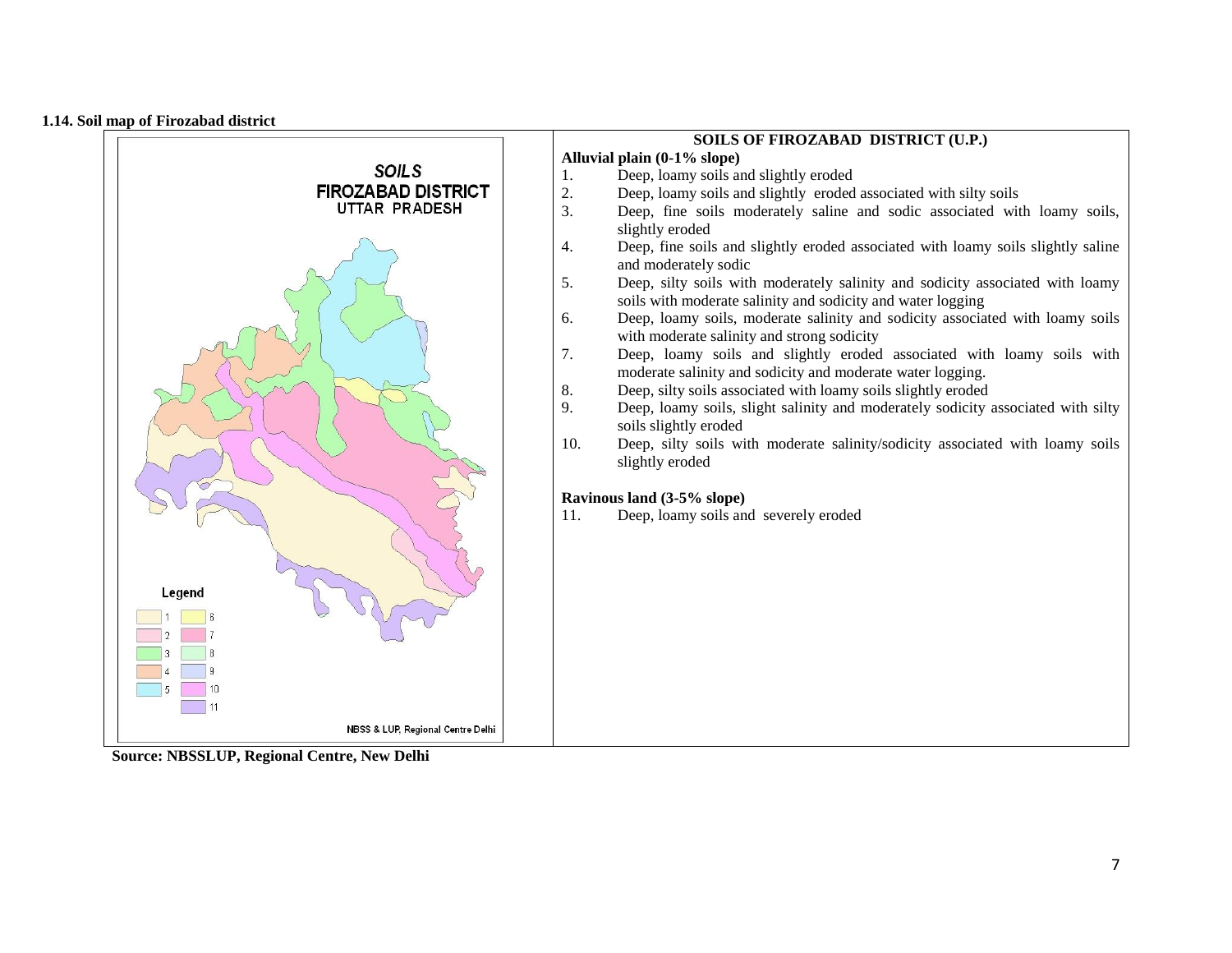# **2.0 Strategies for weather related contingencies**

# **2.1 Drought**

#### **2.1.1 Rainfed situation**

| <b>Condition</b>                                  |                                   |                                                                                                                        |                                                       | <b>Suggested Contingency measures</b>               |                                                        |
|---------------------------------------------------|-----------------------------------|------------------------------------------------------------------------------------------------------------------------|-------------------------------------------------------|-----------------------------------------------------|--------------------------------------------------------|
| <b>Early season</b><br>drought (delayed<br>onset) | <b>Major Farming</b><br>situation | <b>Normal Crop</b>                                                                                                     | Change in crop / cropping<br>system including variety | <b>Agronomic measures</b>                           | <b>Remarks</b> on<br>Implementation                    |
| Delay by 2 weeks<br>(July $1st$ week)             | Deep loamy soils                  | Pearl millet<br>Composite-ICMB-155, WCC-<br>75, ICTP-8203<br>Hybrid-Pusa-23 $&$ 322 and<br><b>ICMH-451</b>             | No change                                             | Thinning and Inter-<br>culture                      | Prefer disease free<br>certified seed from<br>SDC/SAUs |
| <b>Condition</b>                                  |                                   |                                                                                                                        |                                                       | <b>Suggested Contingency measures</b>               |                                                        |
| <b>Early season</b><br>drought (delayed<br>onset) | <b>Major Farming</b><br>situation | <b>Normal Crop</b>                                                                                                     | Change in crop / cropping<br>system including variety | <b>Agronomic measures</b>                           | <b>Remarks</b> on<br><b>Implementation</b>             |
| Delay by 4 weeks<br>(July $3^{rd}$ week)          | Deep loamy soils                  | Pearl millet:<br>Composite-ICMB-155, WCC-<br>75, ICTP-8203<br>Hybrid-Pusa-23 $&$ 322 and<br><b>ICMH-451</b>            | No change                                             | Thinning and Inter-<br>culture                      | Use disease free<br>certified seed from<br>SDC/SAUs    |
|                                                   |                                   | Sesame: T-78, Pragti, Sekhar,                                                                                          | No change                                             | Thinning and Inter-<br>culture                      | Use disease free<br>certified seed from<br>SDC/SAUs    |
| <b>Condition</b>                                  |                                   |                                                                                                                        |                                                       | <b>Suggested Contingency measures</b>               |                                                        |
| <b>Early season</b><br>drought (delayed<br>onset) | <b>Major Farming</b><br>situation | <b>Normal Crop / Cropping</b><br>system                                                                                | Change in crop / cropping<br>system including variety | <b>Agronomic measures</b>                           | <b>Remarks</b> on<br>Implementation                    |
| Delay by 6 weeks<br>$(1st$ week of<br>August)     | Deep loamy soils                  | Pearl millet:<br>Composite- ICMB-155, WCC-<br>75, ICTP-8203<br>Hybrid-Pusa-23 $&$ 322<br>Sesame: T-78, Pragti, Sekhar, | No change<br>Keep fallow                              | Thinning and Inter-<br>culture<br>Conserve moisture | Prefer disease free<br>certified seed from<br>SDC/SAUs |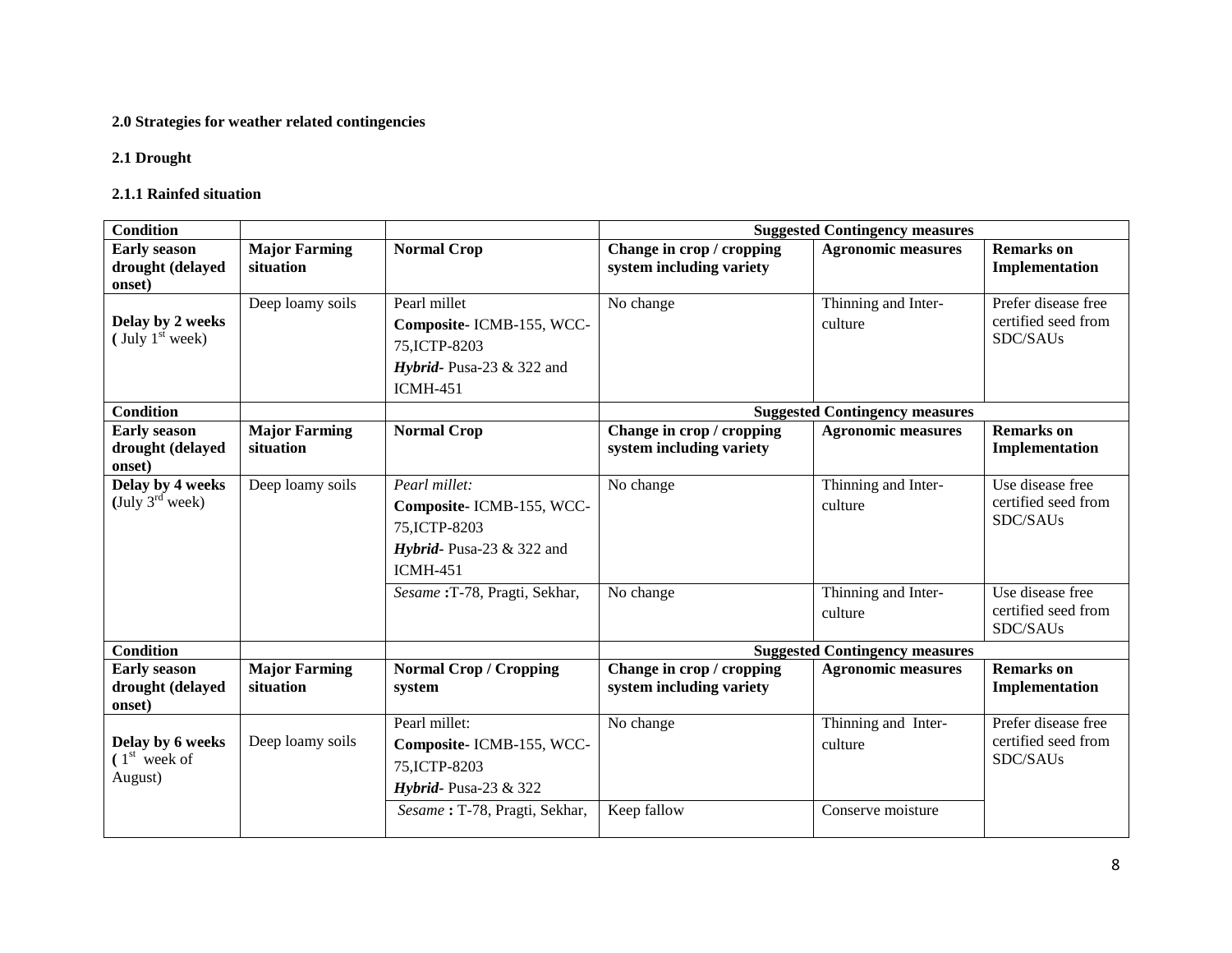| <b>Condition</b>                                  |                                   |                                                                                                               |                                                       | <b>Suggested Contingency measures</b> |                              |
|---------------------------------------------------|-----------------------------------|---------------------------------------------------------------------------------------------------------------|-------------------------------------------------------|---------------------------------------|------------------------------|
| <b>Early season</b><br>drought (delayed<br>onset) | <b>Major Farming</b><br>situation | <b>Normal Crop</b>                                                                                            | Change in crop / cropping<br>system including variety | <b>Agronomic measures</b>             | Remarks on<br>Implementation |
| Delay by 8 weeks<br>$(3rd$ week of<br>August)     | Deep loamy soils                  | Pearl millet<br>Composite-ICMB-155, WCC-<br>75, ICTP-8203<br><i>Hybrid</i> -Pusa-23 $&$ 322 and<br>$ICMH-451$ | Keep fallow                                           | Land preparation for<br>toria sowing  |                              |

| <b>Condition</b>                                                                                                      |                               |                                                                                                                                             |                                                                                              | <b>Suggested Contingency measures</b>                                                    |                                     |
|-----------------------------------------------------------------------------------------------------------------------|-------------------------------|---------------------------------------------------------------------------------------------------------------------------------------------|----------------------------------------------------------------------------------------------|------------------------------------------------------------------------------------------|-------------------------------------|
| Early season drought<br>(Normal onset)                                                                                | Major<br>Farming<br>situation | <b>Normal Crop</b>                                                                                                                          | Crop management                                                                              | Soil nutrient &<br>moisture conservation<br>measures                                     | <b>Remarks</b> on<br>Implementation |
| Normal onset followed<br>by 15-20 days dry<br>spell after sowing<br>leading to poor<br>germination/crop<br>stand etc. | Deep loamy<br>soils           | Pearl millet:<br>Composite-ICMB-155,<br>WCC-75, ICTP-8203<br>Hybrid-Pusa-23 $&$ 322 and<br><b>ICMH-451</b><br>Sesame: T-78, Pragti, Sekhar, | Thinning<br>Inter-culture<br>Line sowing Thinning<br>$\bullet$<br>Inter-culture<br>$\bullet$ | Spray of 2%<br><b>MOP</b><br>Spray of 2%<br>$\bullet$<br><b>MOP</b><br>Manual<br>weeding |                                     |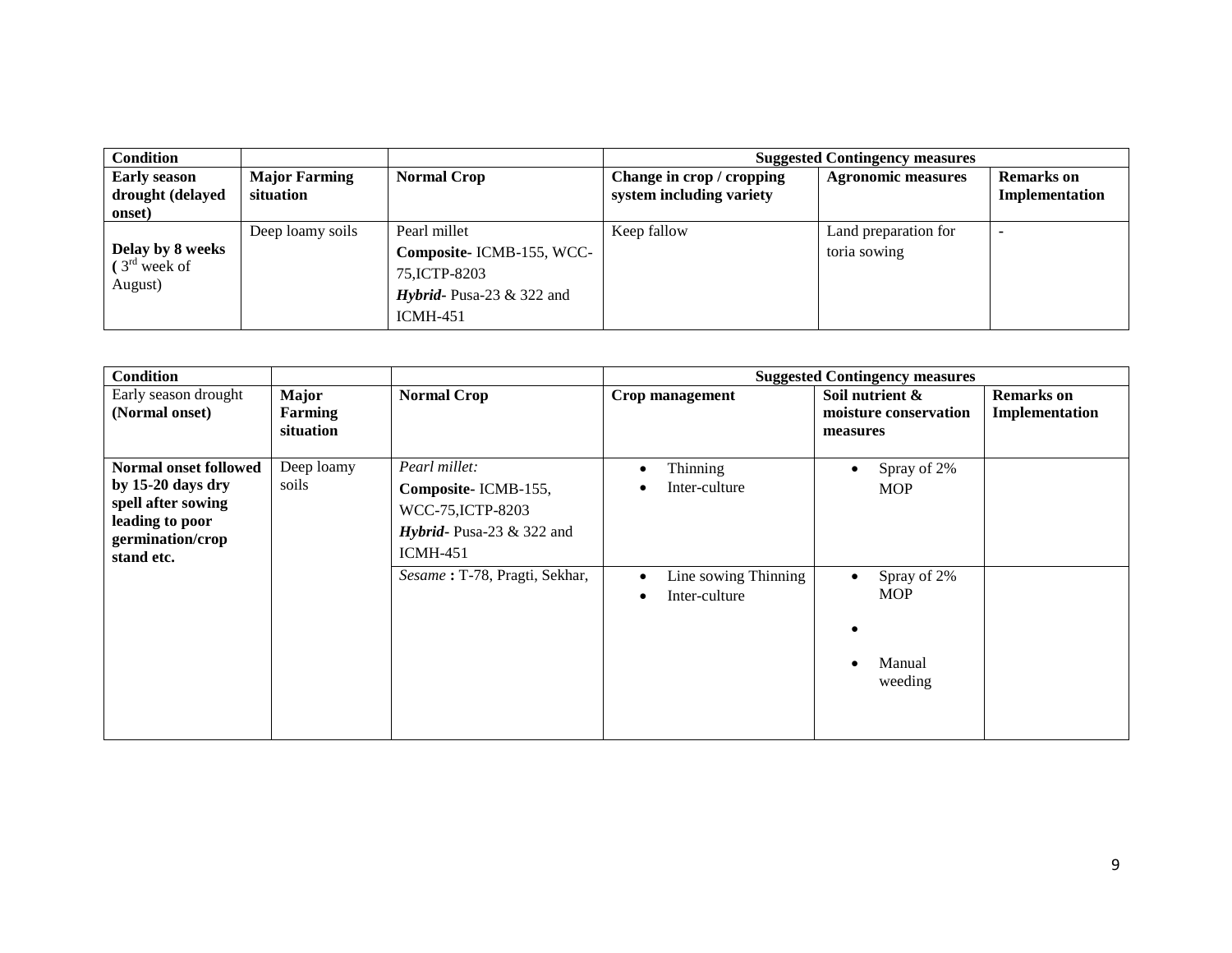| <b>Condition</b>                |                 |                                    |                                   | <b>Suggested Contingency measures</b> |                   |
|---------------------------------|-----------------|------------------------------------|-----------------------------------|---------------------------------------|-------------------|
| Mid season drought              | <b>Major</b>    | <b>Normal Crop/cropping</b>        | Crop management                   | Soil nutrient &                       | <b>Remarks</b> on |
| (long dry spell,                | Farming         | system                             |                                   | moisture conservation                 | Implementation    |
| consecutive 2 weeks             | situation       |                                    |                                   | measures                              |                   |
| rainless $(>2.5$ mm)<br>period) |                 |                                    |                                   |                                       |                   |
|                                 |                 | Pearl millet: Composite-           | Thinning<br>٠                     | Spray of 2%                           |                   |
| At vegetative stage             | Normal rainfall | ICMB-155, WCC-75, ICTP-            | Inter-culture<br>$\bullet$        | <b>MOP</b>                            |                   |
|                                 | sandy loam      | 8203                               |                                   |                                       |                   |
|                                 | soils           | <i>Hybrid</i> -Pusa-23 $&$ 322 and |                                   |                                       |                   |
|                                 |                 | $ICMH-451$                         |                                   |                                       |                   |
|                                 |                 | Sesame: T-78, Pragti, Sekhar,      | Line sowing Thinning<br>$\bullet$ | Spray of 2%<br>$\bullet$              |                   |
|                                 |                 |                                    | Inter-culture<br>$\bullet$        | <b>MOP</b>                            |                   |
|                                 |                 |                                    |                                   | Manual                                |                   |
|                                 |                 |                                    |                                   | weeding                               |                   |
|                                 |                 |                                    |                                   |                                       |                   |
|                                 |                 |                                    |                                   |                                       |                   |
|                                 |                 |                                    |                                   |                                       |                   |

| <b>Condition</b>                          |                                   |                                                                                                                    | <b>Suggested Contingency measures</b>                        |                                                      |                                     |  |
|-------------------------------------------|-----------------------------------|--------------------------------------------------------------------------------------------------------------------|--------------------------------------------------------------|------------------------------------------------------|-------------------------------------|--|
| Mid season<br>drought (long dry<br>spell) | <b>Major Farming</b><br>situation | <b>Normal Crop</b>                                                                                                 | Crop management                                              | Soil nutrient &<br>moisture conservation<br>measures | <b>Remarks</b> on<br>Implementation |  |
| At flowering/<br>fruiting stage           | Deep loamy soils                  | Pearl millet<br>Composite-ICMB-155, WCC-<br>75, ICTP-8203<br><i>Hybrid</i> -Pusa-23 $&$ 322 and<br><b>ICMH-451</b> | No change<br>Provide supplemental<br>irrigation, if possible |                                                      |                                     |  |
|                                           |                                   | Sesame: T-78, Pragti, Sekhar,                                                                                      | No change                                                    |                                                      |                                     |  |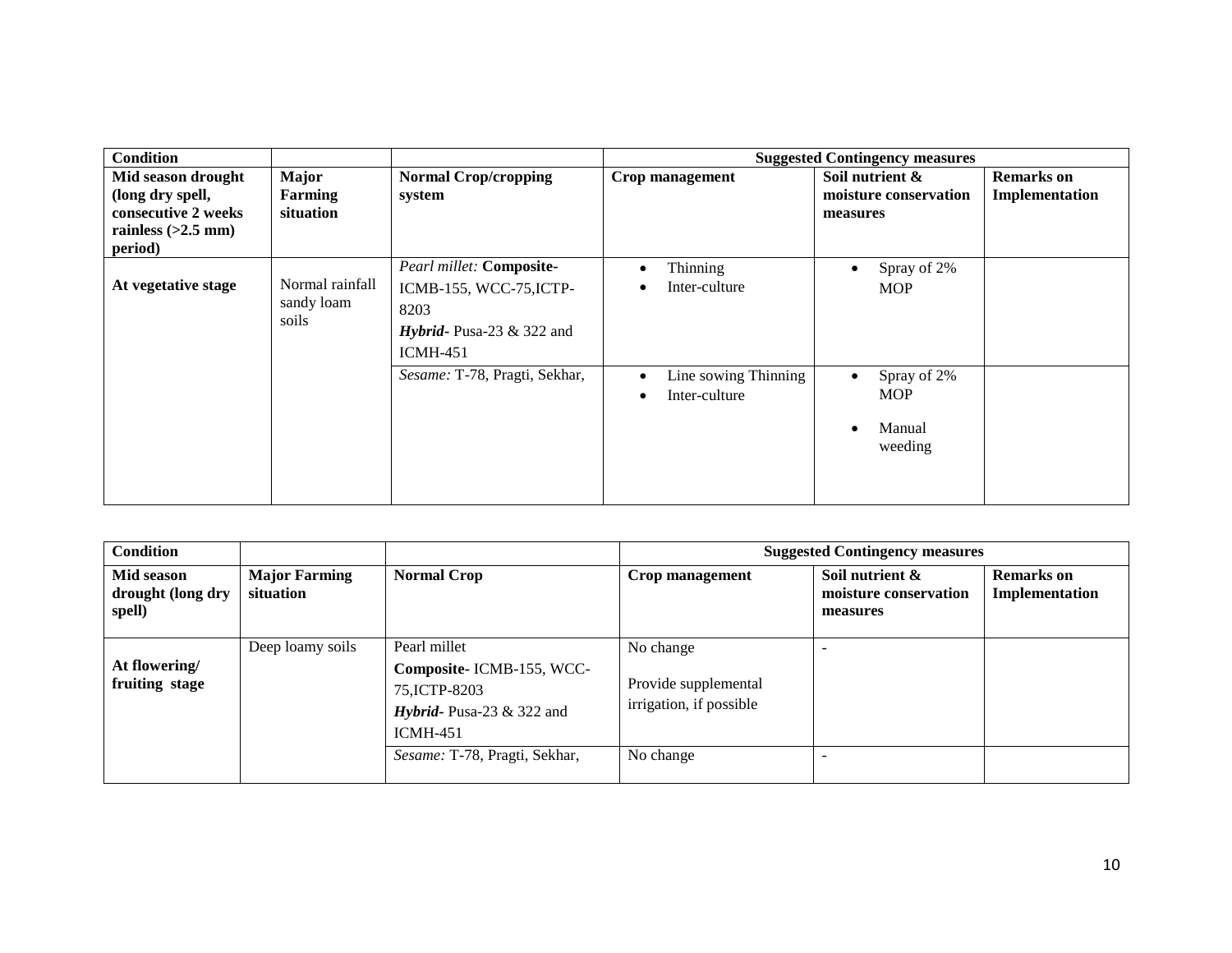| <b>Condition</b>                                            |                                   |                                                                                                                |                                                              | <b>Suggested Contingency measures</b> |                                     |
|-------------------------------------------------------------|-----------------------------------|----------------------------------------------------------------------------------------------------------------|--------------------------------------------------------------|---------------------------------------|-------------------------------------|
| <b>Terminal drought</b><br>(Early withdrawal<br>of monsoon) | <b>Major Farming</b><br>situation | <b>Normal Crop/cropping system</b>                                                                             | Crop management                                              | Rabi Crop planning                    | <b>Remarks</b> on<br>Implementation |
|                                                             | Deep loamy soils                  | Pearl millet<br>Composite-ICMB-155, WCC-<br>75, ICTP-8203<br><i>Hybrid</i> - Pusa-23 $\&$ 322 and ICMH-<br>451 | Harvest for fodder, in<br>case of severe moisture<br>stress. | Prepare for Rabi crop                 |                                     |
|                                                             |                                   | T-78, Pragti, Sekhar,<br>Sesame:                                                                               | Incorporate in the soil                                      | Prepare for Rabi crop                 |                                     |

**2.1.2 Drought - Irrigated situation**

| <b>Condition</b>                                             |                                   |                                                                                                                                                                                                        |                                                                     | <b>Suggested Contingency measures</b>  |                                     |
|--------------------------------------------------------------|-----------------------------------|--------------------------------------------------------------------------------------------------------------------------------------------------------------------------------------------------------|---------------------------------------------------------------------|----------------------------------------|-------------------------------------|
|                                                              | <b>Major Farming</b>              | <b>Normal Crop/cropping</b>                                                                                                                                                                            | Change in crop/cropping                                             | <b>Agronomic measures</b>              | <b>Remarks</b> on                   |
|                                                              | situation                         | system                                                                                                                                                                                                 | system                                                              |                                        | Implementation                      |
| Delayed release of<br>water in canals due<br>to low rainfall | Deep loamy soils                  | Rice:<br>(Early) Saket-4, Ratna, Pant-<br>12, Narendra-80, 2026<br>(Medium) Sarjoo-52, Pant-4,<br>Narendra-359, 2026, 2064<br>(Late)-Type-3, PB-1, Kashturi,<br>Narendra lalmati and Malvya<br>sugandh | Direct seeded Rice<br>Saket-4, Ratna, Pant-12,<br>Narendra-80, 2026 | Limited irrigation, weed<br>management | Linked with<br><b>SDC/SAUs</b>      |
| <b>Condition</b>                                             |                                   |                                                                                                                                                                                                        |                                                                     | <b>Suggested Contingency measures</b>  |                                     |
|                                                              | <b>Major Farming</b><br>situation | <b>Normal Crop/cropping</b><br>system                                                                                                                                                                  | Change in crop/cropping<br>system                                   | <b>Agronomic measures</b>              | <b>Remarks</b> on<br>Implementation |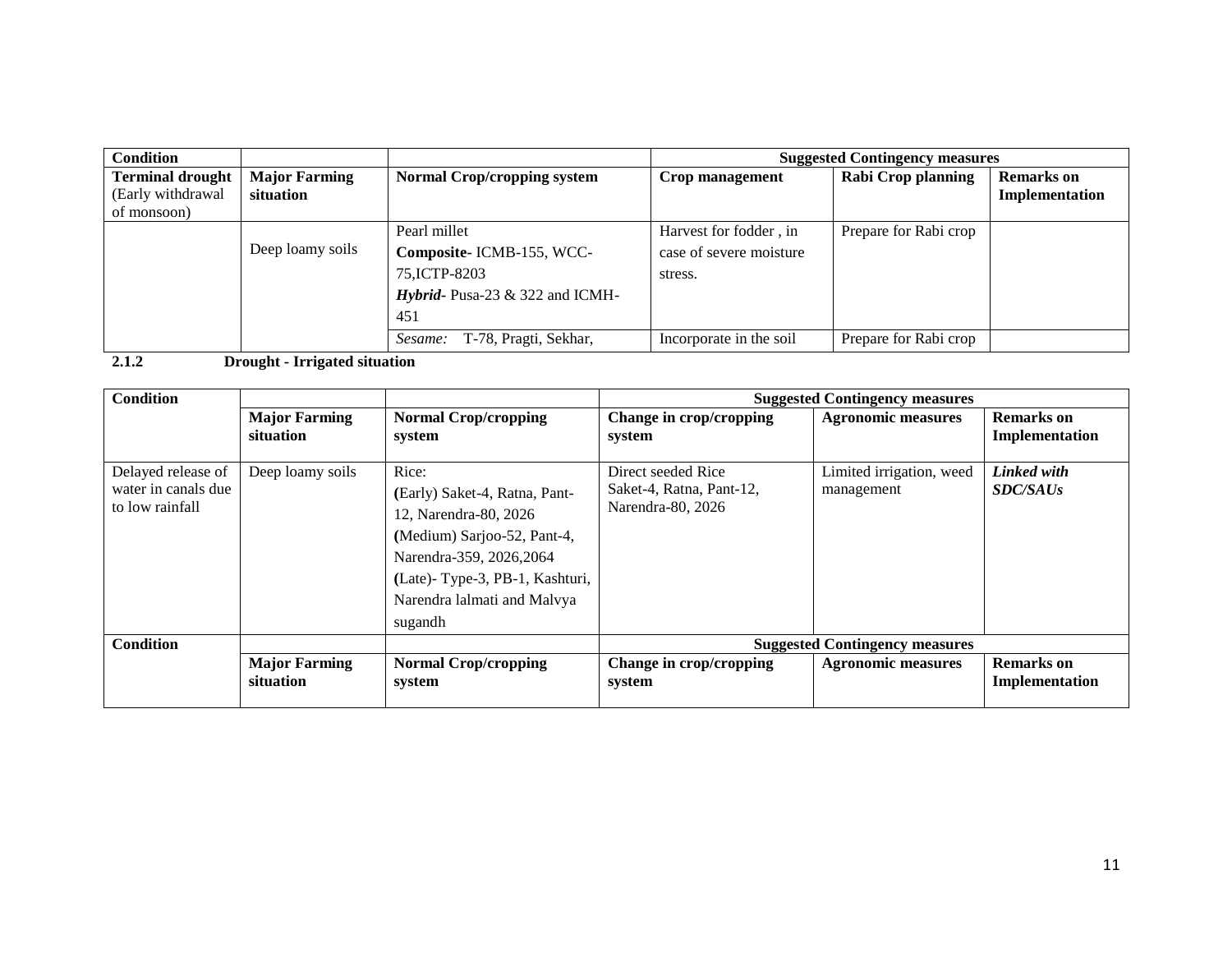| <b>Condition</b>                                             |                                   |                                                                                                                                                                                                        |                                                                      | <b>Suggested Contingency measures</b>  |                                     |
|--------------------------------------------------------------|-----------------------------------|--------------------------------------------------------------------------------------------------------------------------------------------------------------------------------------------------------|----------------------------------------------------------------------|----------------------------------------|-------------------------------------|
|                                                              | <b>Major Farming</b><br>situation | <b>Normal Crop/cropping</b><br>system                                                                                                                                                                  | Change in crop/cropping<br>system                                    | <b>Agronomic measures</b>              | <b>Remarks</b> on<br>Implementation |
| Limited release of<br>water in canals due<br>to low rainfall | Deep loamy soils                  | Rice: (Early) Saket-4, Ratna,<br>Pant-12, Narendra-80, 2026<br>(Medium) Sarjoo-52, Pant-4,<br>Narendra-359, 2026, 2064<br>$(Late)$ - Type-3, PB-1,<br>Kashturi, Narendra lalmati and<br>Malvya sugandh | Direct seeded Paddy<br>Saket-4, Ratna, Pant-12,<br>Narendra-80, 2026 | Limited irrigation, weed<br>management | Linked with<br><b>SDC/SAUs</b>      |

| <b>Condition</b>                                                                       |                      |                                                                                                                            |                                                                     | <b>Suggested Contingency measures</b>  |                                |
|----------------------------------------------------------------------------------------|----------------------|----------------------------------------------------------------------------------------------------------------------------|---------------------------------------------------------------------|----------------------------------------|--------------------------------|
|                                                                                        | <b>Major Farming</b> | <b>Normal Crop/cropping</b>                                                                                                | Change in crop/cropping                                             | <b>Agronomic measures</b>              | <b>Remarks</b> on              |
|                                                                                        | situation            | system                                                                                                                     | system                                                              |                                        | Implementation                 |
| Non release of<br>water in canals<br>under delayed<br>onset of monsoon<br>in catchment | Deep loamy soils     | Rice:<br>(Early) Saket-4, Ratna, Pant-<br>12, Narendra-80, 2026<br>(Medium) Sarjoo-52, Pant-4,<br>Narendra-359, 2026, 2064 | Direct seeded rice<br>Saket-4, Ratna, Pant-12,<br>Narendra-80, 2026 | Limited irrigation, weed<br>management | Linked with<br><b>SDC/SAUs</b> |
|                                                                                        |                      | (Late)-Type-3, PB-1, Kashturi,<br>Narendra lalmati and Malvya<br>sugandh                                                   |                                                                     |                                        |                                |

| <b>Condition</b>  |                      |                             | <b>Suggested Contingency measures</b> |                          |                   |  |
|-------------------|----------------------|-----------------------------|---------------------------------------|--------------------------|-------------------|--|
|                   | <b>Major Farming</b> | <b>Normal Crop/cropping</b> | Change in crop/cropping               | Agronomic measures       | <b>Remarks</b> on |  |
|                   | situation            | system                      | svstem                                |                          | Implementation    |  |
| Lack of inflows   | Deep loamy soils     | Rice:                       | Direct seeded rice                    | Limited irrigation, weed | Linked with       |  |
| into tanks due to |                      |                             | Saket-4, Ratna, Pant-12,              | management               | <i>SDC/SAUs</i>   |  |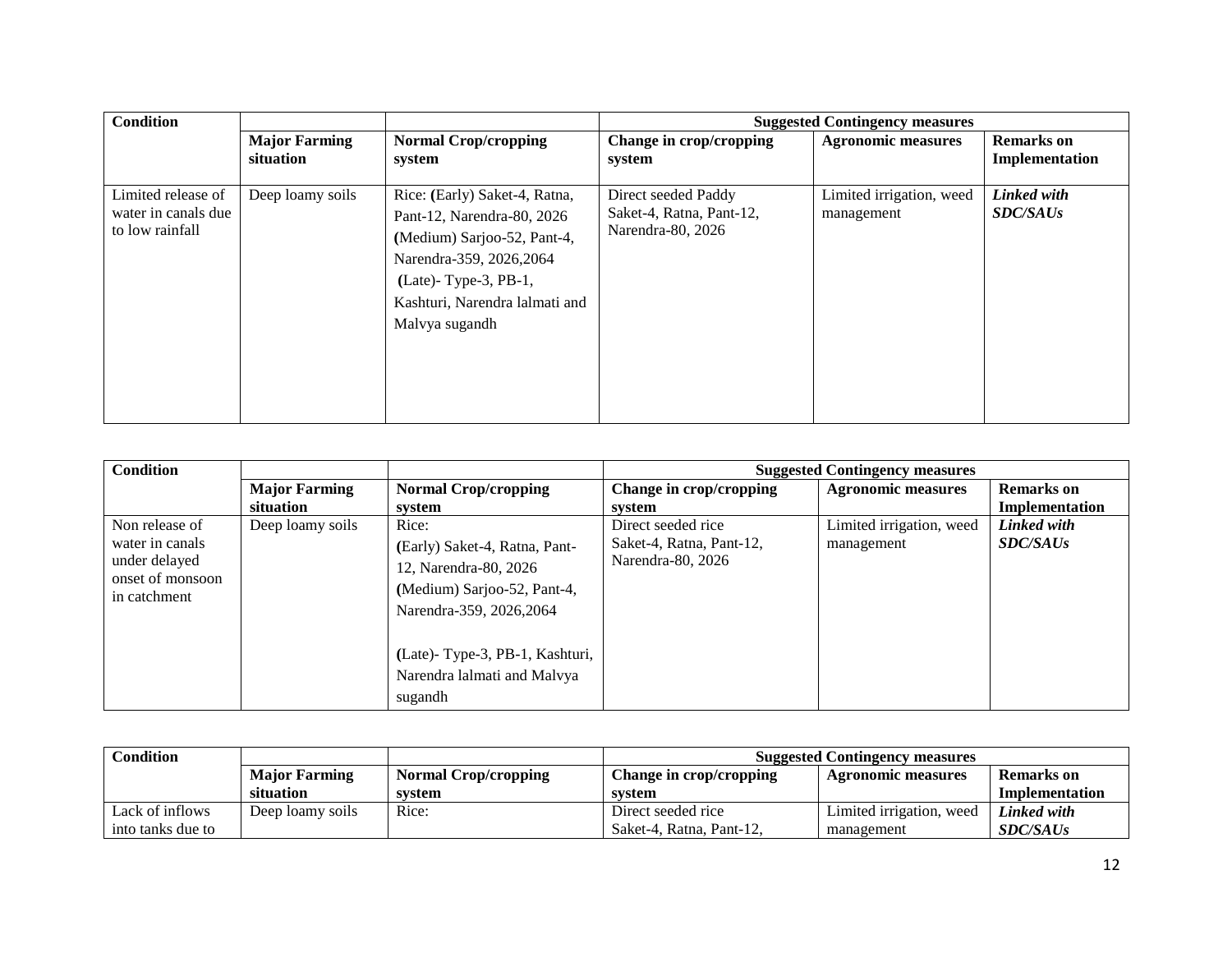| <b>Condition</b>  |                      |                                |                         | <b>Suggested Contingency measures</b> |                   |
|-------------------|----------------------|--------------------------------|-------------------------|---------------------------------------|-------------------|
|                   | <b>Major Farming</b> | <b>Normal Crop/cropping</b>    | Change in crop/cropping | <b>Agronomic measures</b>             | <b>Remarks</b> on |
|                   | situation            | system                         | svstem                  |                                       | Implementation    |
| insufficient      |                      | (Early) Saket-4, Ratna, Pant-  | Narendra-80, 2026       |                                       |                   |
| /delayed onset of |                      | 12, Narendra-80, 2026          |                         |                                       |                   |
| monsoon           |                      | (Medium) Sarjoo-52, Pant-4,    |                         |                                       |                   |
|                   |                      | Narendra-359, 2026, 2064       |                         |                                       |                   |
|                   |                      | (Late)-Type-3, PB-1, Kashturi, |                         |                                       |                   |
|                   |                      | Narendra lalmati and Malvya    |                         |                                       |                   |
|                   |                      | sugandh                        |                         |                                       |                   |

| <b>Condition</b>                                               |                                   |                                       | <b>Suggested Contingency measures</b>                                                               |                                                                         |                                                          |  |  |
|----------------------------------------------------------------|-----------------------------------|---------------------------------------|-----------------------------------------------------------------------------------------------------|-------------------------------------------------------------------------|----------------------------------------------------------|--|--|
|                                                                | <b>Major Farming</b><br>situation | <b>Normal Crop/cropping</b><br>system | Change in crop/cropping<br>system                                                                   | <b>Agronomic measures</b>                                               | <b>Remarks</b> on<br>Implementation                      |  |  |
| Insufficient<br>groundwater<br>recharge due to<br>low rainfall | Deep loamy soils                  | Rice                                  | Plan for sowing of toria using<br>varieties like<br>T-9, T-36, PT-30 and PT-303<br>as per situation | Limited irrigation,<br>Weeding and<br>Management of Pest and<br>Disease | Seed supply<br>through Govt.<br>approved seed<br>centers |  |  |

# **2.2 Unusual rains (untimely, un seasonal etc)**

| <b>Condition</b>                                                        |                          | <b>Suggested contingency measure</b> |                        |                      |  |  |
|-------------------------------------------------------------------------|--------------------------|--------------------------------------|------------------------|----------------------|--|--|
| Continuous high rainfall in a<br>short span leading to water<br>logging | Vegetative stage         | <b>Flowering stage</b>               | Crop maturity stage    | Post harvest         |  |  |
| Rice                                                                    | Bunding around the field | Bunding around the field             | Drain out excess water | Shift the produce to |  |  |
| Pearl millet                                                            |                          | safer place                          |                        |                      |  |  |
| Sesame                                                                  |                          |                                      |                        |                      |  |  |
| Outbreak of pests and<br>diseases due to un seasonal<br>rains           |                          |                                      |                        |                      |  |  |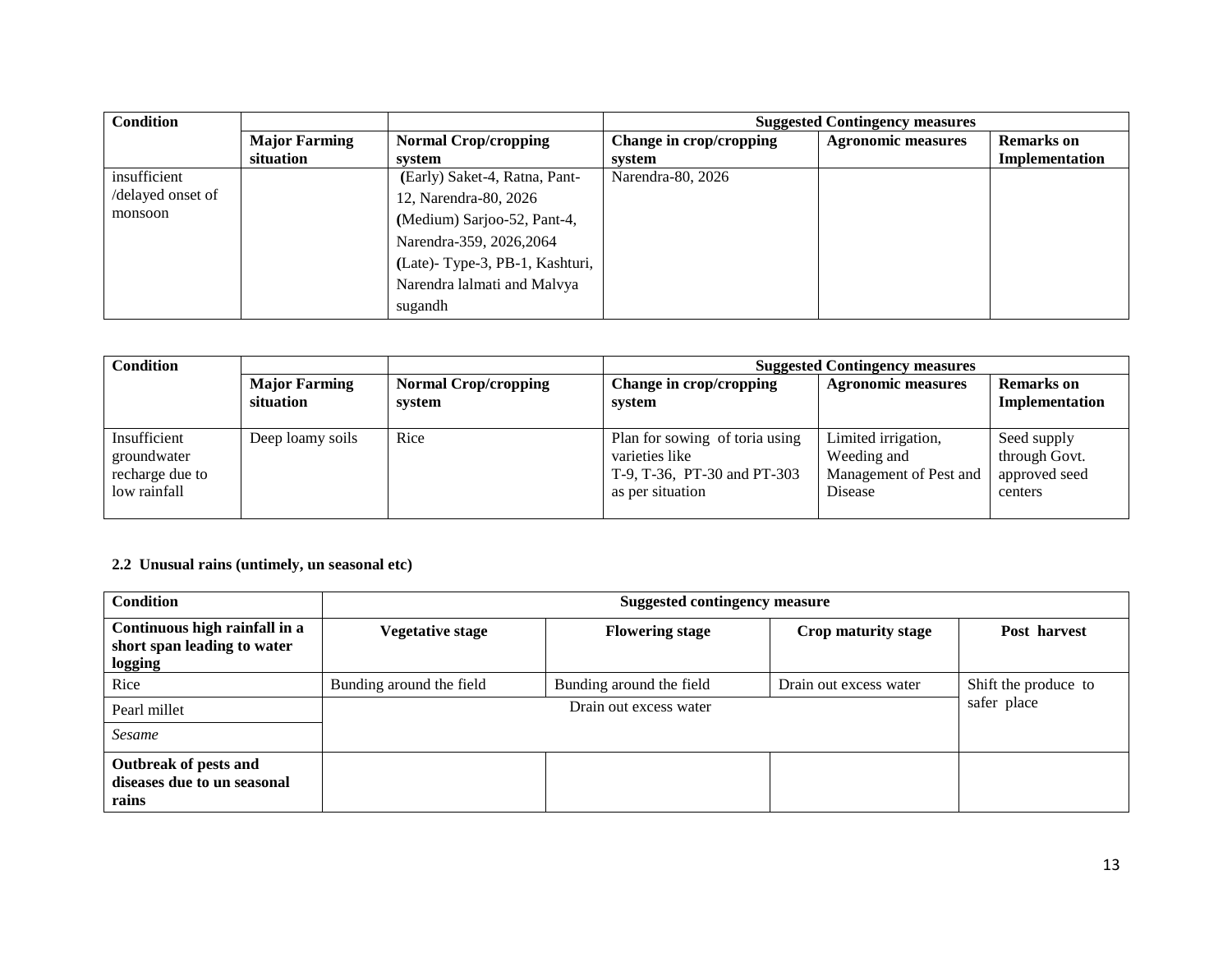| Paddy        | Spray of Chloropyriphos 2.5 lt./<br>ha. for termite and For stemborer<br>(Cartap $@25$ kg/hac) | Dusting of Methyl parathion<br>$@15$ kg/ha. for gundhi bug and<br>Chlorothalonil @2ml/lt of water<br>for false smut. |  |
|--------------|------------------------------------------------------------------------------------------------|----------------------------------------------------------------------------------------------------------------------|--|
| Pearl millet | Spray of Chloropyriphos $@3.50$<br>lt./ ha. for early shoot borar                              | Spray of Mancozeb $(0.2\%)$ for<br>rust.                                                                             |  |
| Sesame       | Spray of Chloropyriphos @3.50<br>lt./ ha. for early shoot borar                                | Spray of Mancozeb $(0.2\%)$ for<br>rust.                                                                             |  |

# **2.3 Floods : Not Applicable**

# **2.4 Extreme events: Heat wave / Cold wave/Frost/ Hailstorm /Cyclone: Occasional events**

| <b>Extreme event type</b> | Suggested contingency measure <sup>r</sup> |                                                                                     |                                                                                  |            |
|---------------------------|--------------------------------------------|-------------------------------------------------------------------------------------|----------------------------------------------------------------------------------|------------|
|                           | <b>Seedling / nursery</b><br>stage         | <b>Vegetative stage</b>                                                             | <b>Reproductive stage</b>                                                        | At harvest |
| <b>Heat Wave</b>          | Not Applicable                             |                                                                                     |                                                                                  |            |
| Cold wave <sup>q</sup>    |                                            |                                                                                     |                                                                                  |            |
| Potato                    |                                            | Plant protection for<br>early/late blight<br>Provide light irrigation<br>Fumigation | Plant protection for early/late blight<br>Provide light irrigation<br>Fumigation |            |
| Frost                     | Not applicable                             |                                                                                     |                                                                                  |            |
| <b>Hailstorm</b>          | Not Applicable                             |                                                                                     |                                                                                  |            |
| <b>Cyclone</b>            | Not Applicable                             |                                                                                     |                                                                                  |            |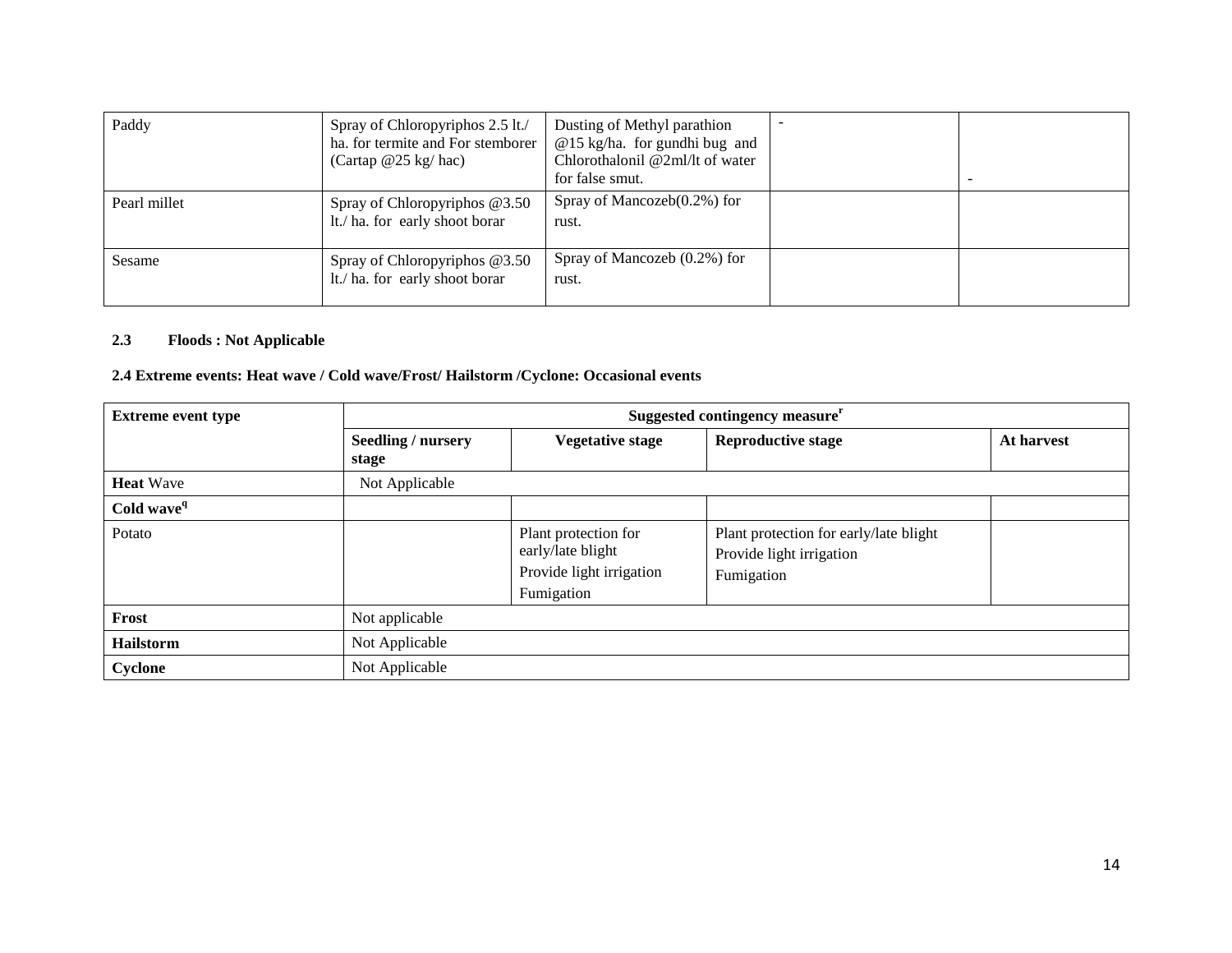# **2.5 Contingent strategies for Livestock, Poultry & Fisheries**

# **2.5.1 Livestock**

|                                    |                                                                                                                                                                                                                                                                                                                                                                                                                                                                                                                                                                                                                                                                                                                                                                                                                                                | <b>Suggested contingency measures</b>                                                                                                                                                                                                                                                                                                                                                                                                                                                                                                                                                                                                                                                                                                                                                                                                                                                                                                                                                                                                                                                                                                                                                                                                                                                                                                                                  |                                                                                                                                                                                                                                                                                                                |  |
|------------------------------------|------------------------------------------------------------------------------------------------------------------------------------------------------------------------------------------------------------------------------------------------------------------------------------------------------------------------------------------------------------------------------------------------------------------------------------------------------------------------------------------------------------------------------------------------------------------------------------------------------------------------------------------------------------------------------------------------------------------------------------------------------------------------------------------------------------------------------------------------|------------------------------------------------------------------------------------------------------------------------------------------------------------------------------------------------------------------------------------------------------------------------------------------------------------------------------------------------------------------------------------------------------------------------------------------------------------------------------------------------------------------------------------------------------------------------------------------------------------------------------------------------------------------------------------------------------------------------------------------------------------------------------------------------------------------------------------------------------------------------------------------------------------------------------------------------------------------------------------------------------------------------------------------------------------------------------------------------------------------------------------------------------------------------------------------------------------------------------------------------------------------------------------------------------------------------------------------------------------------------|----------------------------------------------------------------------------------------------------------------------------------------------------------------------------------------------------------------------------------------------------------------------------------------------------------------|--|
|                                    | <b>Before the event</b>                                                                                                                                                                                                                                                                                                                                                                                                                                                                                                                                                                                                                                                                                                                                                                                                                        | During the event                                                                                                                                                                                                                                                                                                                                                                                                                                                                                                                                                                                                                                                                                                                                                                                                                                                                                                                                                                                                                                                                                                                                                                                                                                                                                                                                                       | After the event                                                                                                                                                                                                                                                                                                |  |
| <b>Drought</b>                     |                                                                                                                                                                                                                                                                                                                                                                                                                                                                                                                                                                                                                                                                                                                                                                                                                                                |                                                                                                                                                                                                                                                                                                                                                                                                                                                                                                                                                                                                                                                                                                                                                                                                                                                                                                                                                                                                                                                                                                                                                                                                                                                                                                                                                                        |                                                                                                                                                                                                                                                                                                                |  |
| Feed and<br>Fodder<br>availability | Top dressing of N in 2-3 split doses $@$<br>20-25 kg N/ha in common property<br>resources (CPRs) or private property<br>resources (PPRs) like waste and<br>degraded lands with the monsoon<br>pattern for higher biomass production<br>Promote cultivation of short duration<br>fodder crops of sorghum/bajra/maize<br>suitable to the district<br>Sowing of fodder crops like Stylo and<br>Cenchrus on bunds so as to provide<br>fodder and strengthening of bunds<br>Avoid burning of paddy straw and<br>storing as dry fodder for future use<br>drying,<br>Proper<br>bailing<br>and<br>densification of harvested dry fodder<br>for transport to the needy villages<br>Complete feed preparation using red<br>gram stalks may be exploited<br>Preserving maize fodder as silage for<br>future use<br>Establishment of silvi-pastoral system | Harvest and use biomass of dried up crops (Bajra, Maize, Rice etc)<br>material as fodder.<br>Harvest the tree fodder (Neem, Subabul, Acasia, Pipal etc) and<br>unconventional feeds resources available and use as fodder for livestock<br>$(LS)$ .<br>Available feed and fodder should be cut from CPRs and stall fed in order<br>to reduce the energy requirements of the animals<br>In case of mild drought, the available dry fodder may be enriched with<br>urea and molasses and the productive livestock should be supplemented<br>with vitamin & minerals mixture.<br>The available silage may be used as green fodder supplement for high<br>yielders and pregnant animals<br>In case of severe drought, UMMB, hay, concentrates and vitamin &<br>mineral mixture should be transported to the needy areas from the reserves<br>at the district level initially and latter stages from the near by districts. All<br>the hay should be enriched with 2% Urea molasses solution or 1%<br>common salt solution and fed to LS<br>Herd should be split and supplementation should be given only to the<br>highly productive and breeding animals<br>Provision of emergency grazing/feeding (Cow-calf camps or other special<br>arrangements to protect high productive & breeding stock)<br>Available kitchen waste should be mixed with dry fodder while feeding | Green and concentrates<br>supplementation should<br>be provided to all the<br>animals.<br>Short duration fodder<br>crops of should be sown<br>in unsown and crop failed<br>areas where no further<br>routine crop sowing is not<br>possible<br>Promote<br>cultivation of<br>fodder crops during Rabi<br>season |  |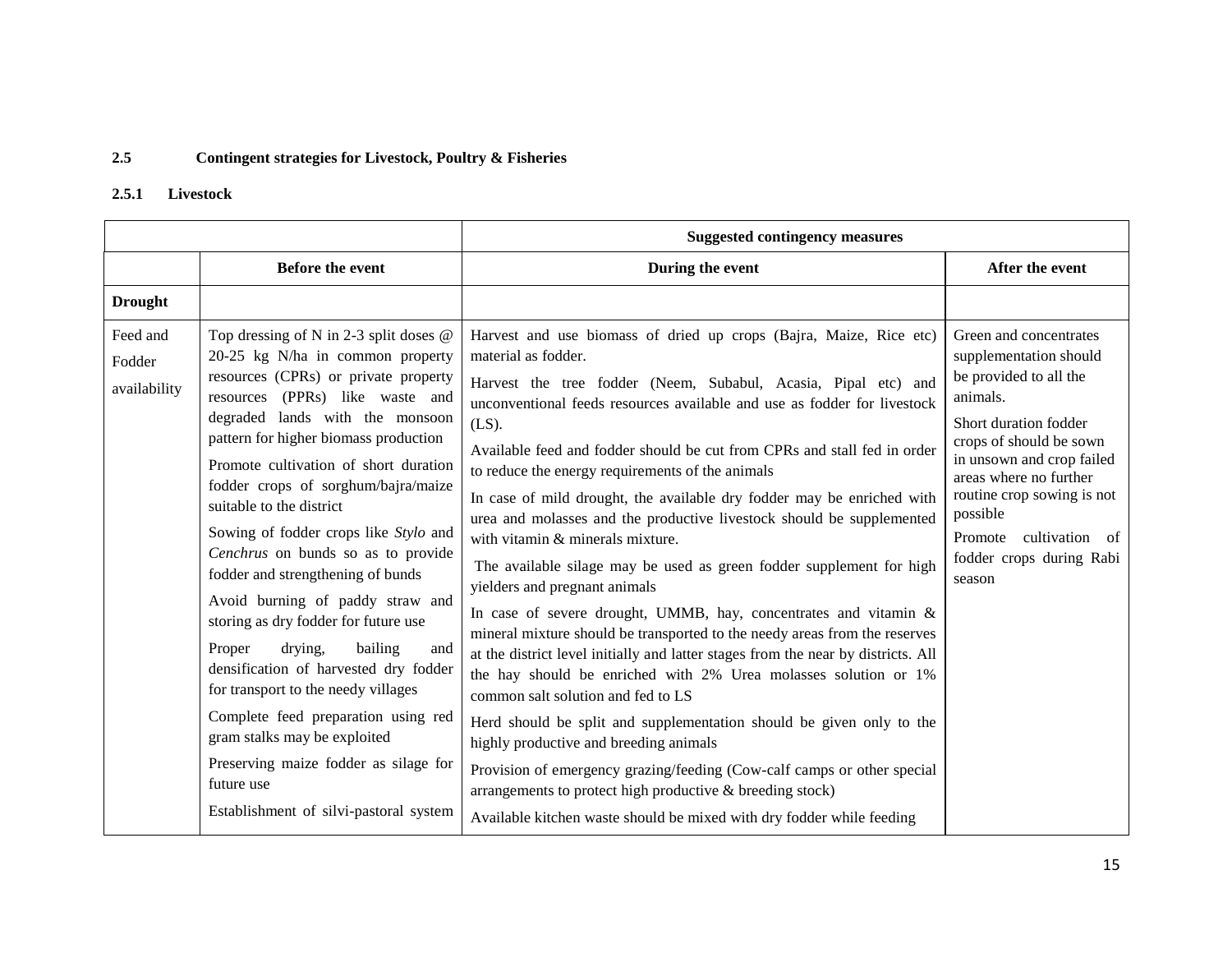|                                               | in CPRs with Stylosanthus hamata and<br>Cenchrus ciliaris as grass<br>with<br>leucocephala<br>Leucaena<br>as<br>tree<br>component<br>Creation of permanent fodder, feed<br>and fodder seed banks in all drought<br>prone villages                                                                                                                                                                                                                                                                                                                                                                                                                     | Arrangements should be made for mobilization of small ruminants across<br>the districts where no drought exits with subsidized road/rail<br>transportation and temporary shelter provision for the shepherds<br>Unproductive livestock should to be culled during severe drought<br>Create transportation and marketing facilities for the culled and<br>unproductive animals (10000-20000 animals) in case of severe drought<br>Subsidized loans (5-10 crores) should be provided to the livestock keepers<br>for purchase of supplements, concentrate feed ingredients etc., in case of<br>severe drought                                                                                                                                                                                                                |                                                                                                                                             |
|-----------------------------------------------|-------------------------------------------------------------------------------------------------------------------------------------------------------------------------------------------------------------------------------------------------------------------------------------------------------------------------------------------------------------------------------------------------------------------------------------------------------------------------------------------------------------------------------------------------------------------------------------------------------------------------------------------------------|----------------------------------------------------------------------------------------------------------------------------------------------------------------------------------------------------------------------------------------------------------------------------------------------------------------------------------------------------------------------------------------------------------------------------------------------------------------------------------------------------------------------------------------------------------------------------------------------------------------------------------------------------------------------------------------------------------------------------------------------------------------------------------------------------------------------------|---------------------------------------------------------------------------------------------------------------------------------------------|
| Heat<br>$\boldsymbol{\&}$<br><b>Cold wave</b> | In villages which are chronically prone<br>to heat waves the following permanent<br>measures are suggested<br>Plantation of trees like Neem,<br>$\mathbf{i}$<br>Pipal, Subabul around the<br>shed<br>of<br>Spreading<br>$\mathbf{ii}$<br>husk/straw/coconut<br>leaves on the roof of the<br>shed<br>iii) Water sprinklers / foggers in<br>the animal shed<br>iv) Application of white reflector<br>paint on the roof to<br>reduce thermal radiation<br>effect<br>Cold wave: Covering all the wire<br>meshed walls / open area with gunny<br>bags/ polyethylene sheets with a<br>mechanism for lifting during the day<br>time and closing during night | Allow the animals preferably early in the morning or late in the evening<br>for grazing during heat waves<br>Allow for grazing between 10AM to 3PM during cold waves<br>Feed green fodder/silage / concentrates during day time and roughages /<br>hay during night time in case of heat waves<br>Add 25-50 ml of edible oil in concentrates per kg and fed to the animal<br>during cold waves<br>Apply / sprinkle lime powder (5-10g per square feet) in the animal shed<br>during cold waves to neutralize ammonia accumulation<br>Put on the foggers / sprinklers during heat weaves and heaters during cold<br>waves in case of high productive animals<br>In severe cases, vitamin 'C' (5-10ml per litre) and electrolytes (Electral<br>powder @ 20g per litre) should be added in water during severe heat<br>waves. | Green and concentrates<br>supplementation should<br>be provided to all the<br>animals.<br>Allow the animals for<br>grazing (normal timings) |
| <b>Health</b> and<br><b>Disease</b>           | List out the endemic diseases (species<br>wise) in that district and store vaccines<br>for those diseases                                                                                                                                                                                                                                                                                                                                                                                                                                                                                                                                             | Constitution of Rapid Action Veterinary Force<br>Procurement of emergency medicines and medical kits                                                                                                                                                                                                                                                                                                                                                                                                                                                                                                                                                                                                                                                                                                                       | Conducting mass animal<br>health camps<br>Conducting fertility                                                                              |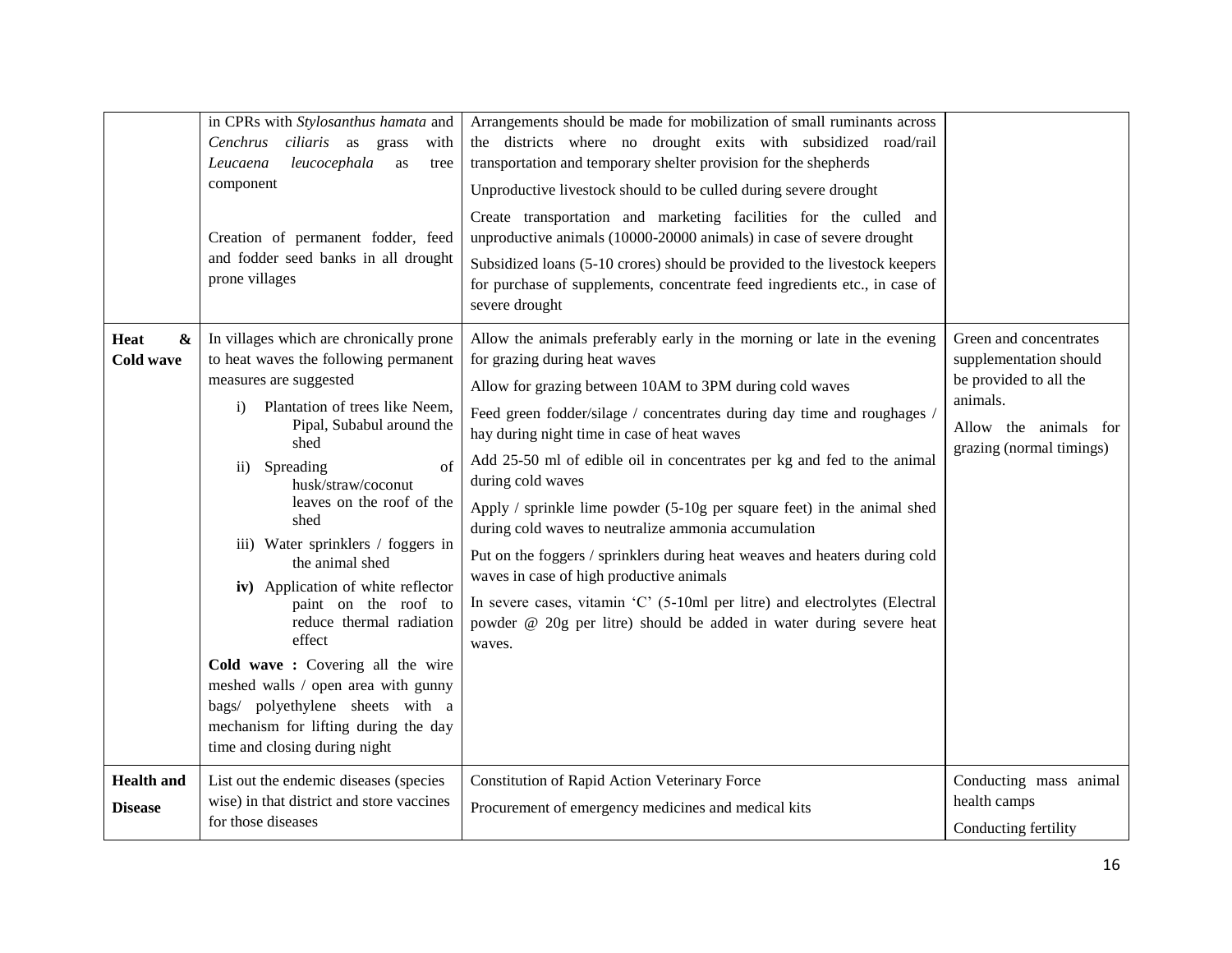| manageme<br>nt           | Timely vaccination (as per enclosed<br>vaccination schedule) against all<br>endemic diseases<br>Surveillance and disease monitoring<br>network to be established at Joint<br>Director (Animal Husbandry) office in<br>the district | Performing ring vaccination (8 km radius) in case of any outbreak<br>Restricting movement of livestock in case of any epidemic<br>Rescue of sick and injured animals and their treatment | camps<br>Mass deworming camps                                                                                            |
|--------------------------|------------------------------------------------------------------------------------------------------------------------------------------------------------------------------------------------------------------------------------|------------------------------------------------------------------------------------------------------------------------------------------------------------------------------------------|--------------------------------------------------------------------------------------------------------------------------|
| <b>Insurance</b>         | Insurance policy for loss of production<br>due to drought may be developed<br>Encouraging insurance of livestock                                                                                                                   | Listing out the details of the dead animals and loss of production in high<br>yielders                                                                                                   | Submission for insurance<br>claim<br>availing<br>and<br>insurance benefit<br>Purchase<br>of<br>new<br>productive animals |
| <b>Drinking</b><br>water | Identification of water resources<br>Rain water harvesting and create water<br>bodies/watering points (when water is<br>scarce use only as drinking water for<br>animals)                                                          | Restrict wallowing of animals in water bodies/resources<br>Provision of wholesome clean drinking water at least 3 times in a day                                                         | drinking<br>Bleach $(0.1\%)$<br>water / water sources<br>Provide<br>drinking<br>clean<br>water                           |

**2.5.2 Poultry** 

|                                 | <b>Suggested contingency measures</b>                                                                             |                                                                                                                                                            |                                       |
|---------------------------------|-------------------------------------------------------------------------------------------------------------------|------------------------------------------------------------------------------------------------------------------------------------------------------------|---------------------------------------|
|                                 | Before the event <sup>a</sup>                                                                                     | During the event                                                                                                                                           | After the event                       |
| <b>Drought</b>                  |                                                                                                                   |                                                                                                                                                            |                                       |
| Shortage of feed<br>ingredients | Storing of house hold grain like maize,<br>broken rice, bajra etc, in to use as feed<br>in case of severe drought | Supplementation only for productive birds with<br>house hold grain<br>Supplementation of shell grit (calcium) for<br>laying birds<br>Culling of weak birds | Supplementation to all survived birds |